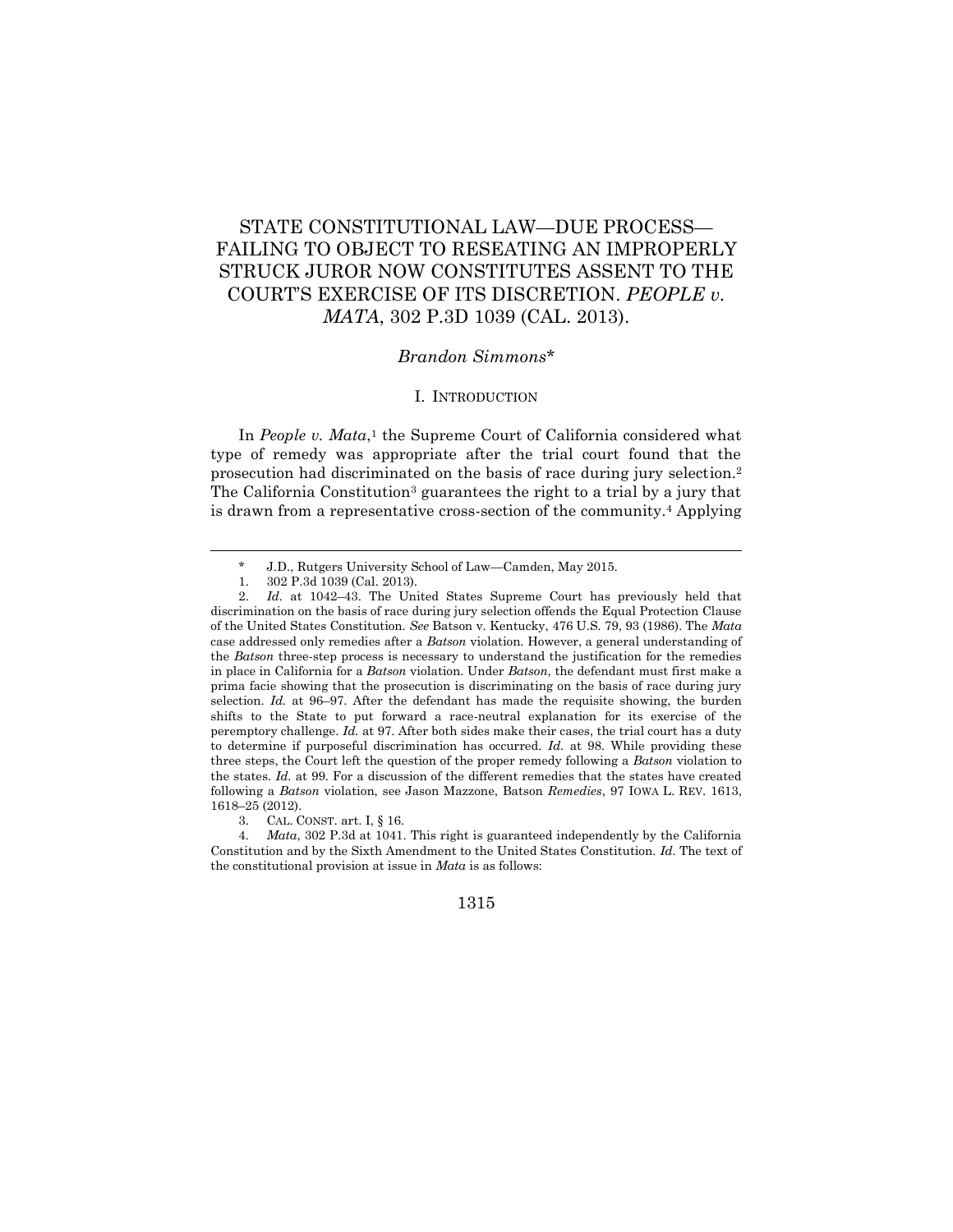article I, section 16 of the California Constitution, the Supreme Court of California reached the conclusion that racial discrimination during jury selection was impermissible some eight years before the Supreme Court's decision in *Batson v. Kentucky*. <sup>5</sup> The question presented in the *Mata* case was not only what remedy is appropriate when the court finds a *Batson*/*Wheeler* violation, but under what circumstances a defendant can assent to the trial court's discretion in crafting a remedy.<sup>6</sup> In reaching its decision, the court held that a defendant could "assent" to a trial court's discretionary remedy<sup>7</sup> by failing to object to such a remedy.<sup>8</sup> Though the court called quashing any remaining venire the "default" remedy to a *Batson/Wheeler* violation,<sup>9</sup> the circumstances of the case called that into question. Under the court's ruling in *Mata*, the new default remedy to a *Batson*/*Wheeler* violation now seems to be for the trial judge to exercise his or her discretion to do what he or she thinks is right.

This Comment will consider the circumstances of the jury selection process in *Mata* in detail. It will explain the majority and concurring opinions' reasoning on the issues of waiver, consent, and remedies. It will follow with a brief history of this particular area of the law. Its final section discusses the soundness of the court's decision and the future implications of the ruling. Ultimately, this Comment will conclude that, under the facts of *Mata*, the Supreme Court of California reached the

In criminal actions in which a felony is charged, the jury shall consist of [twelve] persons. In criminal actions in which a misdemeanor is charged, the jury shall consist of [twelve] persons or a lesser number agreed on by the parties in open court.

CAL. CONST. art. I, § 16.

 $\overline{a}$ 

- 5. *See* People v. Wheeler, 583 P.2d 748, 761–62 (Cal. 1978).
- 6. *Mata*, 302 P.3d at 1043.

7. As used in this Comment, the term "discretionary remedy" refers to any remedy short of quashing any remaining venire.

8. *Mata*, 302 P.3d at 1045.

9. *See id.* at 1043–44.

Trial by jury is an inviolate right and shall be secured to all, but in a civil cause three-fourths of the jury may render a verdict. A jury may be waived in a criminal cause by the consent of both parties expressed in open court by the defendant and the defendant's counsel. In a civil cause a jury may be waived by the consent of the parties expressed as prescribed by statute.

In civil causes the jury shall consist of [twelve] persons or a lesser number agreed on by the parties in open court. In civil causes other than causes within the appellate jurisdiction of the court of appeal the Legislature may provide that the jury shall consist of eight persons or a lesser number agreed on by the parties in open court.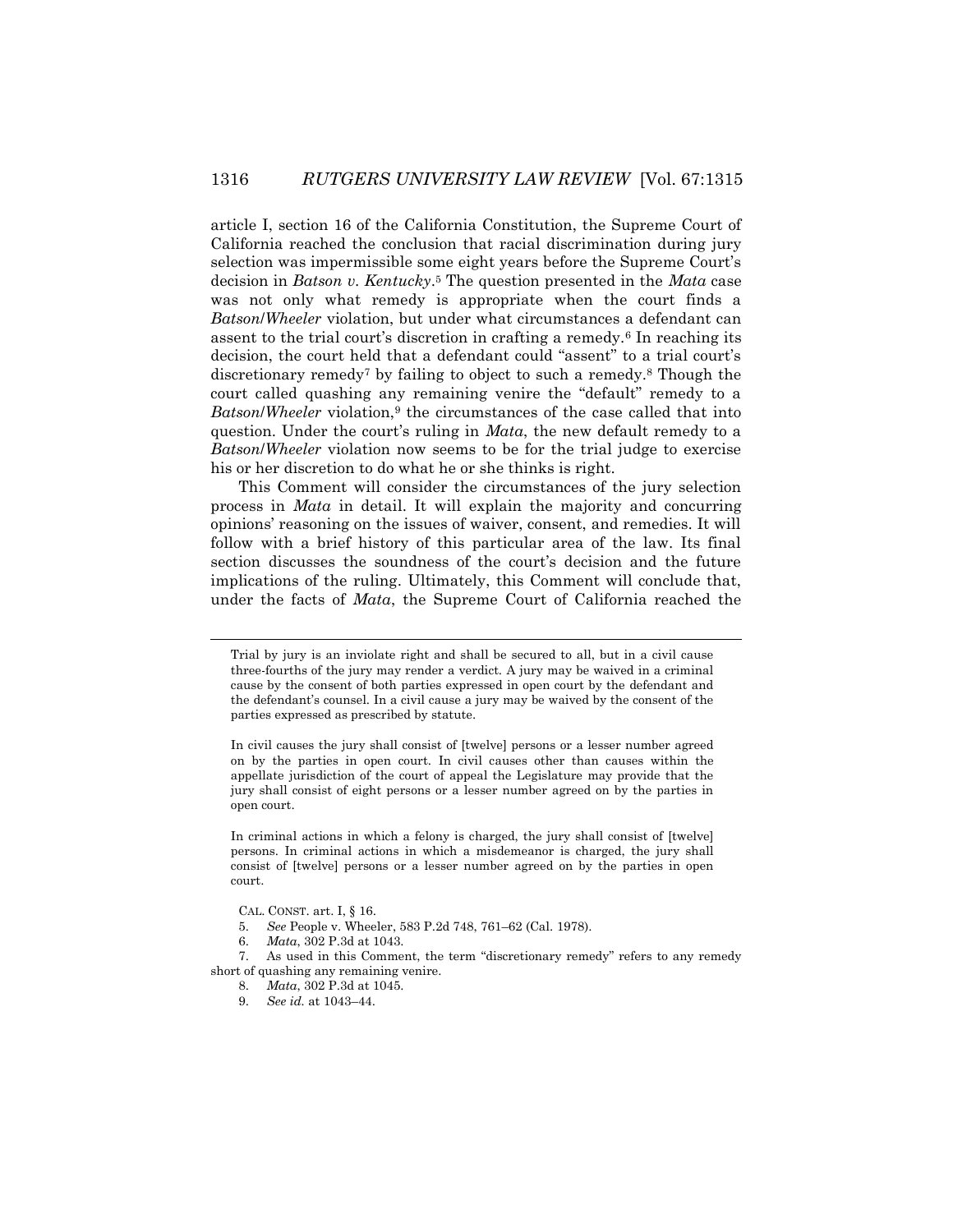correct decision, though it failed to provide a workable solution to the problem of racial discrimination during jury selection.

#### II. STATEMENT OF THE CASE

Defendant Mata was arrested on suspicion of drug possession $10$  and he was subsequently convicted of one count of possession of cocaine<sup>11</sup> and two misdemeanor counts of resisting a peace officer.<sup>12</sup> Mata appealed on the ground that the trial court impermissibly allowed racial discrimination during voir dire. The court of appeal reversed his conviction,<sup>13</sup> pursuant to *People v. Wheeler*<sup>14</sup> and the California state constitution.<sup>15</sup> On appeal by the People, the Supreme Court of California reversed.<sup>16</sup>

During jury selection, the prosecutor exercised his eleventh peremptory challenge against an African-American woman.<sup>17</sup> Defense counsel requested a sidebar and the trial court directed the juror to remain in her seat for a moment.<sup>18</sup> The prosecutor gave a few raceneutral reasons for excluding the juror but the court concluded that the prosecutor had no race-neutral reason for excluding her.<sup>19</sup> The court ordered the prospective juror to remain seated, defense counsel said nothing, and the attorneys continued the jury selection process.<sup>20</sup> After the court conducted its own voir dire on several prospective jurors and after both defense attorneys present chose to exercise no challenges, the prosecutor exercised two more challenges—one of the challenged

 $\overline{\phantom{a}}$ 

20. *Id.*

<sup>10.</sup> *Id.* at 1041 (citing CAL. HEALTH & SAFETY CODE § 11350 (West 2011)). The police observed Mata with a man named Earl Early stopped next to another man named Anthony Coleman. *Id.* at 1040–41. After Mata and Early approached him, Coleman gave Early a small white object in exchange for some cash. *Id.* at 1041.

<sup>11.</sup> *Id.*

<sup>12.</sup> *Id.* (citing CAL. PENAL CODE § 148 (West 2011)). These charges and subsequent convictions stem from an incident where Mata attacked two officers who were escorting him to a holding tank. *Id.*

<sup>13.</sup> People v. Mata, 137 Cal. Rptr. 3d 851, 852 (Ct. App. 2012).

<sup>14.</sup> *Id.* (citing People v. Wheeler, 583 P.2d 748 (Cal. 1978)).

<sup>15.</sup> *See* CAL. CONST. art. I, § 16. The Supreme Court of California has previously held that this clause guarantees the right to trial by a jury drawn from a representative crosssection of the community in equal force and effect as the Sixth Amendment of the United States Constitution. *Wheeler*, 583 P.2d at 754.

<sup>16.</sup> *Mata*, 302 P.3d at 1045.

<sup>17.</sup> *Id.* at 1044.

<sup>18.</sup> *Id.*

<sup>19.</sup> *Id.* Specifically, the prosecutor stated that she was "kind of quiet," "tuned out," and the prosecutor "wanted somebody who is a little bit more . . . engaging." *Id.*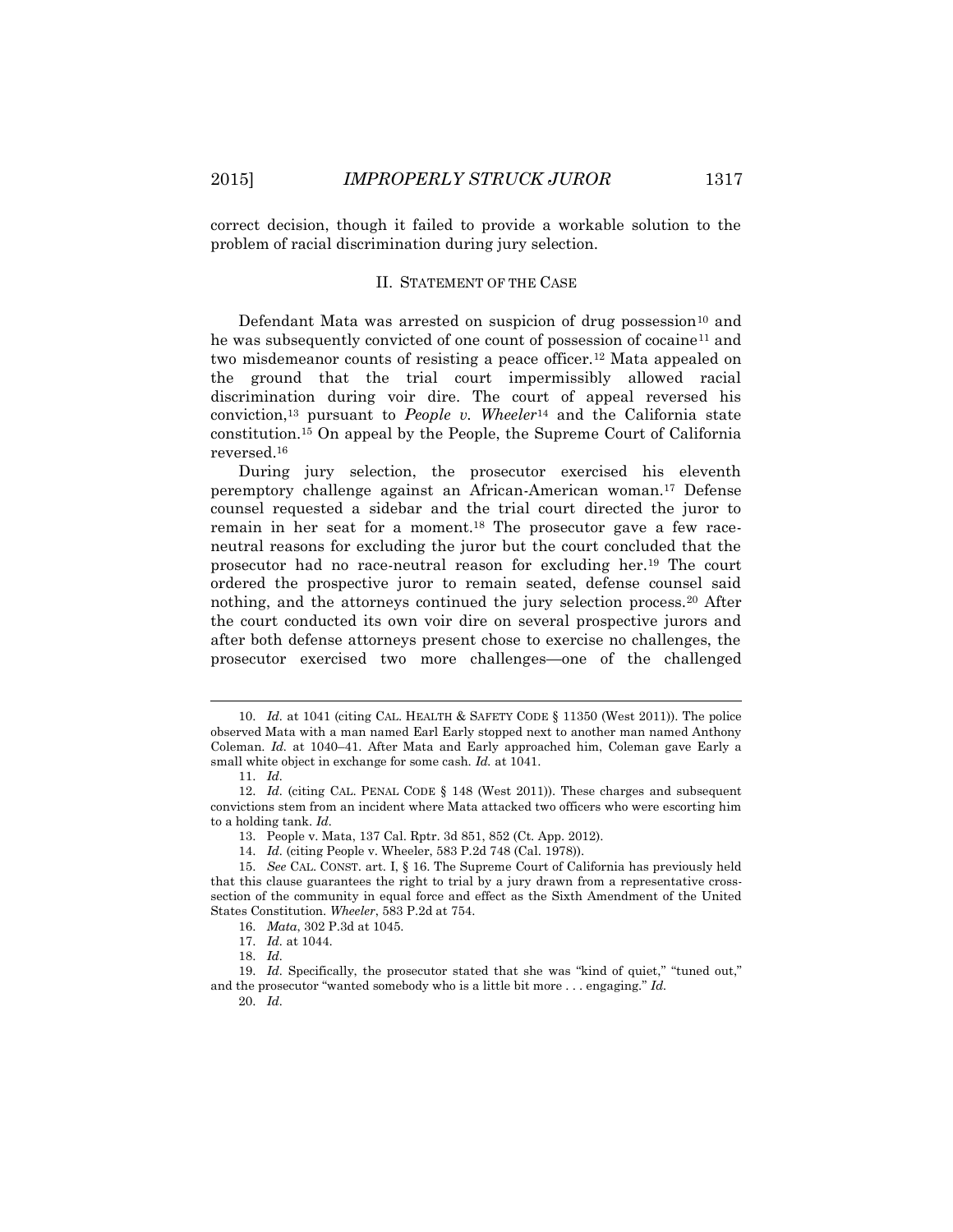prospective jurors was African-American.<sup>21</sup> Defense counsel said, "Your honor, *I'd ask that she remain* while we have a sidebar.<sup>"22</sup> In response to defense counsel's motion, the court ruled, "*Your request to have this juror remain seated* is denied."<sup>23</sup>

#### III. HISTORY OF THE AREA

Thou shalt not discriminate on the basis of race during jury selection. To many, this pronouncement stems from the Supreme Court's direction in *Batson v. Kentucky*. <sup>24</sup> In California, however, the story starts with *Wheeler*. <sup>25</sup> In *Wheeler*, the court stressed that the peremptory challenge was a statutory privilege and that the prosecution's exercise of peremptory challenges must comport with the California Constitution.<sup>26</sup> In order to ensure that prosecutors would exercise their peremptory challenges in constitutionally permissible ways, the *Wheeler* court crafted a remedy for defense attorneys. Under *Wheeler*, if the jury had been partially or totally stripped of members of a cognizable group through the improper use of peremptory challenges, then the court was to dismiss the selected jurors and *quash any remaining venire*. 27

The system that *Wheeler* produced was ripe for abuse. For instance, a defense lawyer, unsatisfied with the initial panel of prospective jurors, could systematically reject members of a cognizable group. When the prosecutor brought a *Wheeler* motion, the remaining venire would be quashed and defense counsel would have a whole new panel to play with.

l

26. *Wheeler*, 583 P.2d at 765 n.28.

27. *Id.* at 765. The justification for such a remedy was that the damage had already been done by the time that defense counsel realized that the prosecution was abusing his or her peremptory challenge privilege. *See id.* at 765–66. Only by bringing in a completely new panel of prospective jurors could courts be sure to wash away the taint of racial discrimination from the jury pool. *See id.*

<sup>21.</sup> *Id.* at 1045.

<sup>22.</sup> *Mata*, 302 P.3d at 1045. At the bench, the defense attorney brought a second *Wheeler* motion. *Id.* However, this time, the court ruled that the prosecutor had several legitimate race-neutral justifications for excluding the prospective juror. *Id.*

<sup>23.</sup> *Id.*

<sup>24.</sup> 476 U.S. 79 (1986).

<sup>25.</sup> People v. Wheeler, 583 P.2d 748 (Cal. 1978). The *Wheeler* decision involved two African-Americans who were convicted of robbery and murder by an all-white jury—caused by the prosecution exercising its peremptory strikes against all African-American prospective jurors—on the basis of evidence which, on its face, appeared to be propensity evidence admitted to prove that the defendants acted in accordance with that trait. *Id.* at 751–54. Ultimately, the Supreme Court of California did not reach the evidentiary issue and instead reversed the *Wheeler* defendants' convictions on constitutional grounds. *Id.* at 752, 768. Among other state court decisions, the Supreme Court cited to *Wheeler* with approval in its decision in *Batson* some eight years later. *Batson*, 476 U.S. at 83–84.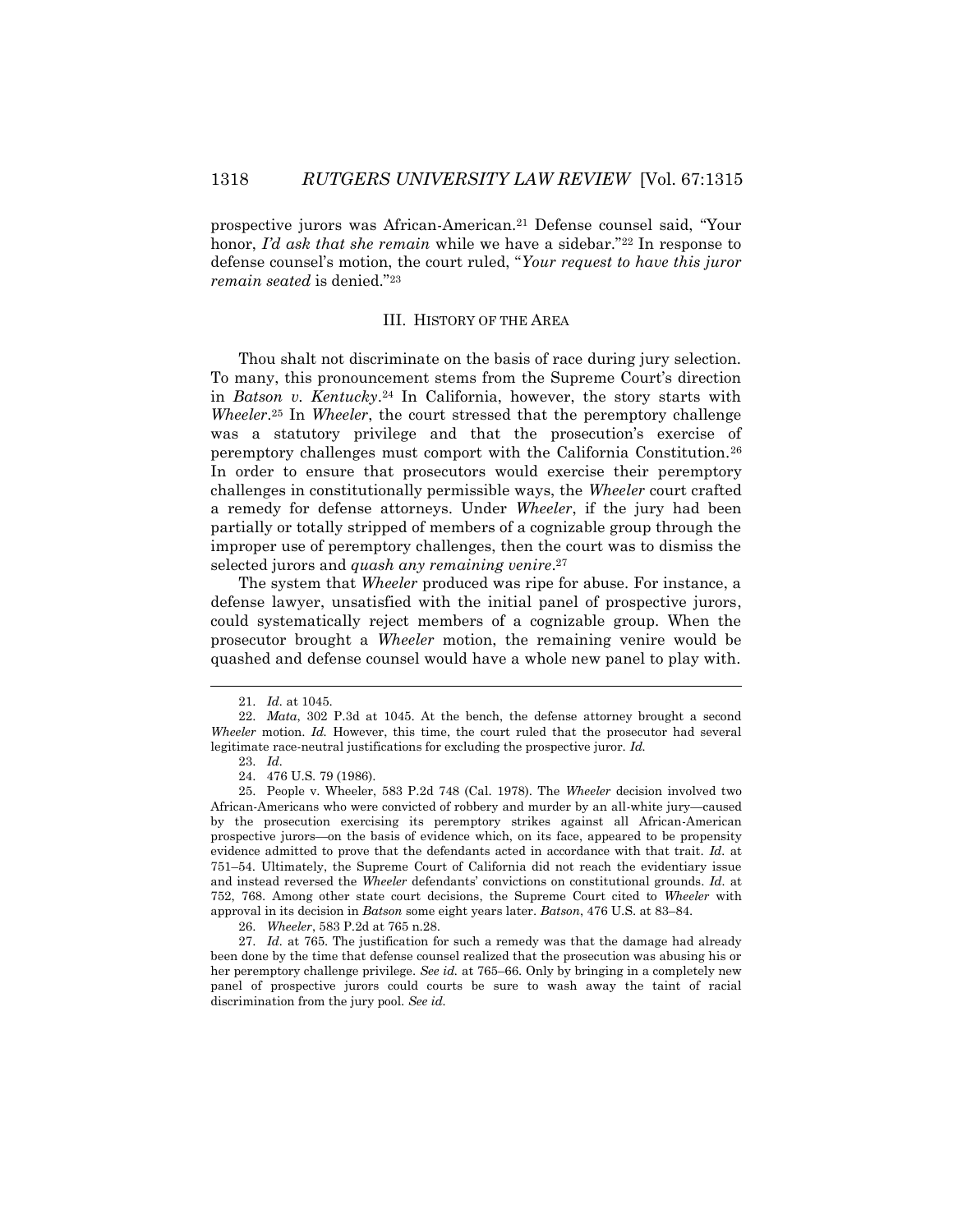Under these circumstances, the *Wheeler* procedures did nothing more than reward counsel for improperly exercising peremptory challenges. This regime could not stand. The Supreme Court of California addressed this issue in *People v. Willis*. 28

In *Willis*, defense counsel was disappointed in the original jury pool.<sup>29</sup> After unsuccessfully moving to dismiss the entire panel, defense counsel started using his peremptory challenges, almost exclusively, on white males.<sup>30</sup> The prosecutor brought a *Wheeler* motion and the court found that defense counsel was improperly excluding white males from the jury.<sup>31</sup> However, instead of quashing the remaining venire, which would have been the default remedy under *Wheeler*, the court admonished defense counsel and ordered jury selection to continue without re-seating any improperly discharged jurors.<sup>32</sup> On appeal, the defendant argued that he was entitled to a mistrial because there had been impermissible discrimination on the basis of race during jury selection without application of the mandatory *Wheeler* remedy of quashing the remaining venire.<sup>33</sup> The Supreme Court of California did not buy this argument; instead, they crafted a discretionary remedy that a court could impose instead of quashing the remaining venire.<sup>34</sup>

Under *Willis*, the new procedure was as follows: One lawyer improperly uses peremptory challenges and his adversary brings a *Wheeler* motion. The challenging lawyer does not want a mistrial and instead wants to continue with voir dire. Under these circumstances, and "with the assent of the complaining party, the trial court should have the discretion to issue appropriate orders short of outright dismissal of the remaining jury, including assessment of sanctions against counsel whose challenges exhibit group bias and reseating any improperly discharged

<sup>28.</sup> 43 P.3d 130 (Cal. 2002). The defendant in *Willis* had been convicted of possessing cocaine with seven prior strike conditions. *Id.* at 132–33. The trial court sentenced him to twenty-five years to life in prison. *Id.* at 133.

<sup>29.</sup> *Id.* Upon seeing the original panel, defense counsel objected on the ground that the panel of prospective jurors did not constitute a fair cross-section of the community. *Id.* Specifically, defense counsel was worried that there were too many white people and only one African-American. *Id.*

<sup>30.</sup> *Id.*

<sup>31.</sup> *Id.*

<sup>32.</sup> *Id.* The trial judge suspected that defense counsel was committing *Wheeler* violations in the hopes that the court would quash any remaining venire and bring in a new panel of prospective jurors. *Id.* With the assent of the prosecutor, the court declined to do this and instead continued jury selection. *Id.* Undeterred, defense counsel continued his discriminatory practices. *Id.* Instead of rewarding defense counsel with a new panel, the court imposed sanctions on him which were later stayed and then removed. *Id.*

<sup>33.</sup> *Id.* at 134.

<sup>34.</sup> *Willis*, 43 P.3d at 137.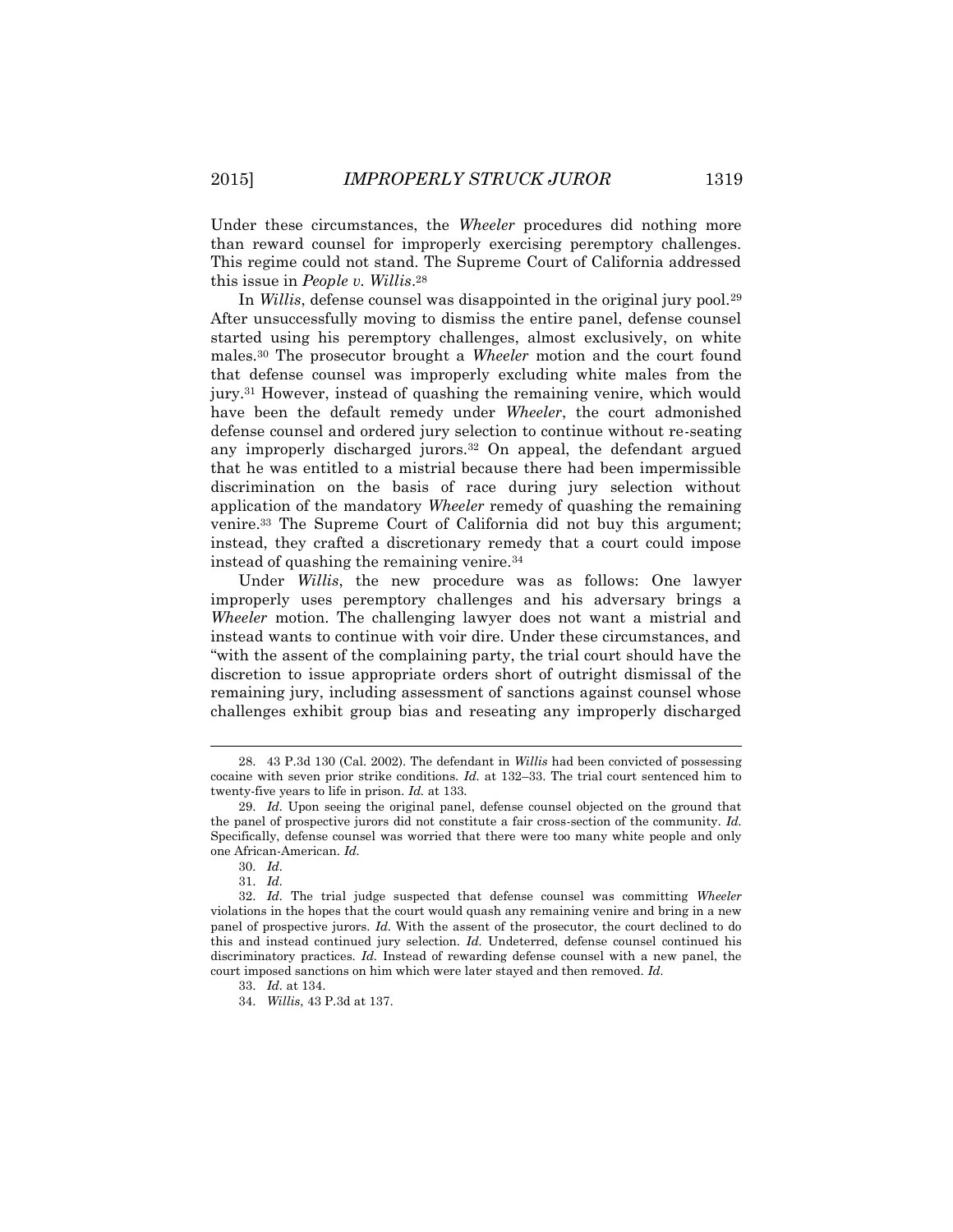jurors if they are available to serve."<sup>35</sup> The *Mata* decision resolved two issues raised by this solution. First, could mere silence on part of counsel constitute "assent" within the meaning of *Willis*? Second, is the right to trial by an impartial jury waivable by counsel instead of only being waivable by the accused? The Supreme Court of California answered both questions in the affirmative.<sup>36</sup>

# IV. THE COURT'S REASONING

#### *A. The Majority*

The first issue that the court addressed was whether the assent to a discretionary remedy, short of quashing the remaining venire, can be given by counsel rather than by the defendant himself.<sup>37</sup> The court cited the *People v. Overby*<sup>38</sup> decision of the court of appeal, which expressly held that assent to the court's discretionary remedy could be given by counsel.<sup>39</sup> In so doing, the court noted that counsel has the right to control not only the procedural aspects of the case, but also to bind his client accordingly.<sup>40</sup> Furthermore, the court reasoned, without much discussion, that the "right to request a mistrial or to elect to continue with a particular jury is not one of the constitutional rights deemed to be so personal and fundamental that it may only be personally waived by the defendant."<sup>41</sup>

After establishing that counsel's waiver, if any, bound his client, <sup>42</sup> the court moved to the issue of whether failing to object to the trial court's remedy was "assent" within the meaning of *Willis*. <sup>43</sup> The court explained: "'[a]ssent,' the term we used in *Willis*, encompasses positive agreement *as* 

 $\overline{\phantom{a}}$ 

43. *Id.* at 1043–44.

<sup>35.</sup> *Id.*

<sup>36.</sup> People v. Mata, 302 P.3d 1039, 1043–44 (Cal. 2013).

<sup>37.</sup> *Id.* at 1043.

<sup>38.</sup> 22 Cal. Rptr. 3d 233 (Ct. App. 2004).

<sup>39.</sup> *Mata*, 302 P.3d at 1043 (citing *Overby*, 22 Cal. Rptr. 3d at 237).

<sup>40.</sup> *Id.*

<sup>41.</sup> *Id.* (citation omitted). Courts have found some aspects of litigation to be fundamental rights, which can only be waived by the defendant personally. For example, a criminal defendant always has the right to testify on his own behalf even against counsel's advice. *See* U.S. CONST. amend. V; Rock v. Arkansas, 483 U.S. 44 (1987). The court in *Mata* dismissed the argument that only a defendant could elect to waive his right to a representative jury almost out of hand. *Mata*, 302 P.3d at 1043. The implication is that the right to a trial by a fair and impartial jury is weakening in California in favor of jurors' Fourteenth Amendment right not to be discriminated against and the judiciary's interest in judicial economy.

<sup>42.</sup> *Mata*, 302 P.3d at 1043.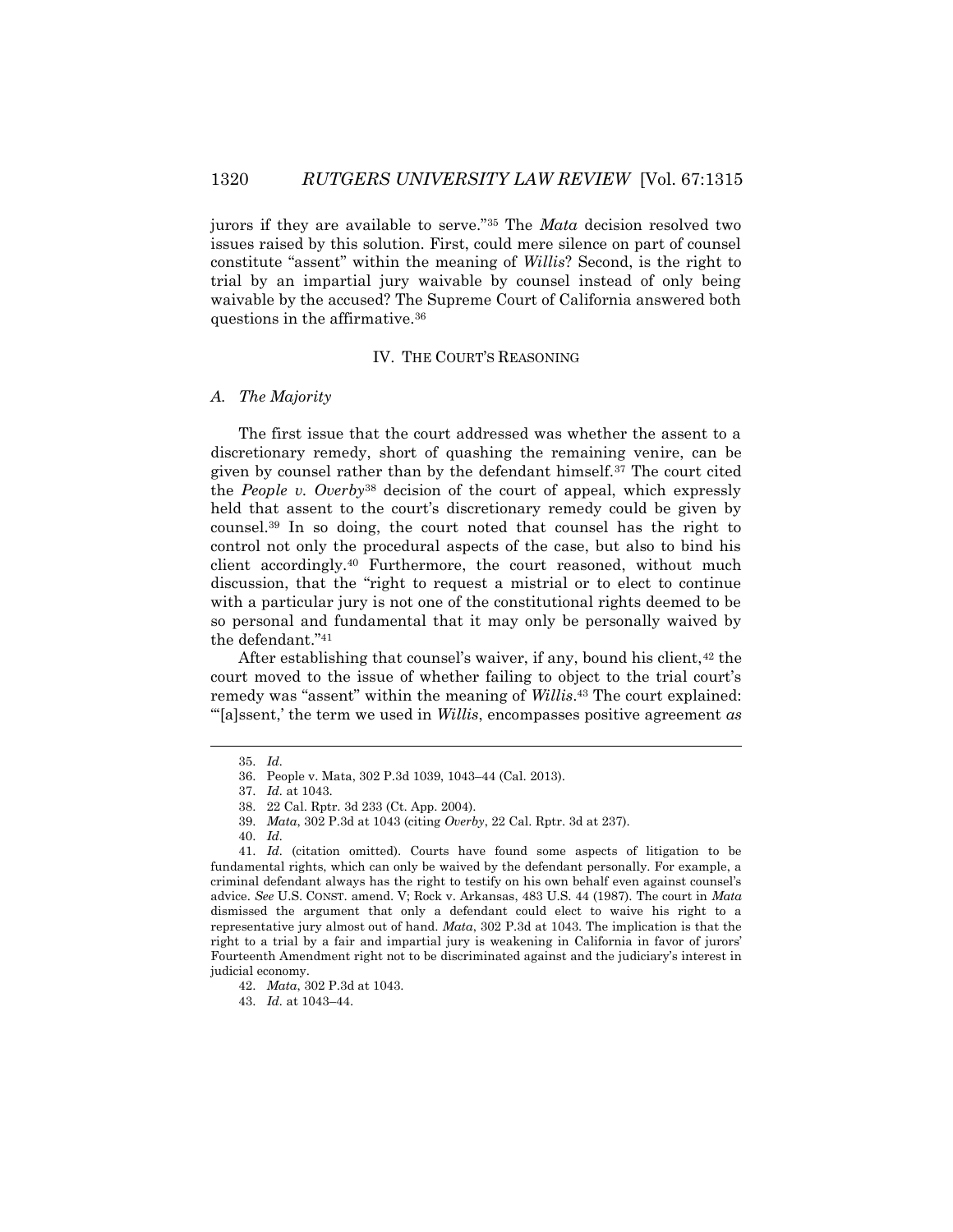*well as passive concession*."<sup>44</sup> The court pointed out that defense counsel had failed to object to the court's proposed remedy<sup>45</sup> and had therefore waived any right to the "default" remedy of quashing any remaining venire.<sup>46</sup> In light of these holdings, it is clear that the trial judge's discretion is now the "default" remedy to a *Wheeler* violation rather than the old "default" remedy of quashing any remaining venire.<sup>47</sup>

The court addressed this tension by pointing to defense counsel's conduct.<sup>48</sup> The court stressed that defense counsel failed to object when the trial judge re-sat the first improperly excused juror.<sup>49</sup> Also, the court noted that defense counsel kept his silence when the court ordered the prosecutor to continue.<sup>50</sup> Defense counsel even requested, the second time that he brought a *Wheeler* motion, for the struck juror to remain seated.<sup>51</sup> The trial judge then responded that his request to have her remain seated was denied.<sup>52</sup> Considering defense counsel's conduct, the court

45. *Mata*, 302 P.3d at 1044.

46. *Id.* The court noted that failing to object is usually deemed to be a waiver unless the court's actions preclude a meaningful opportunity to object. *Id.* The court did not specify exactly what would or would not have been a meaningful opportunity to object. However, from the opinion itself, it is plainly clear that a judge ordering the prosecutor to continue jury selection at a brief sidebar clearly presents defense counsel with a meaningful opportunity to object. *See id.*

- 47. *See id.* at 1044–45.
- 48. *Id.*
- 49. *Id.* at 1044.
- 50. *Id.*
- 51. *Mata*, 302 P.3d at 1045.

52. *Id.* The defendant argued before the court that his counsel's silence might have stemmed from his ignorance of the availability of a different remedy other than re-seating such as quashing the remaining venire. *Id.* However, the court summarily dismissed this argument stating: "We assume that counsel knew the law as it stood at the time of trial." *Id.* (quoting People v. Odom, 456 P.2d 145, 150 (Cal. 1969)). While it is possible that defense counsel might have been ignorant of the "default" remedy of quashing the entire venire, the more likely scenario is that he chose not to object in hopes that the court of appeal would overturn his client's conviction. Ultimately, the court of appeal did overturn the defendant's conviction. *Id.* at 1041. The state supreme court, however, reinstated it. *Id.* at 1045.

<sup>44.</sup> *Id.* at 1044 (emphasis added). The Supreme Court of California created the "with the assent of the complaining party" language in *Willis*. *See* People v. Willis, 43 P.3d 130, 137 (Cal. 2002). The test in *Willis* was a judicial creation and the Supreme Court of California certainly has plenary authority to interpret it as it will. *See* CAL. CONST. art. VI, § 1; *see also* Marbury v. Madison, 5 U.S. 137, 177 (1803) ("It is emphatically the province and duty of the judicial department to say what the law is."). However, in the interest of fairness to defense counsel in *Mata*, it bears mention that Webster's Dictionary defines "assent" as "to agree with something *especially after thoughtful consideration*." *Assent Definition*, MERRIAM-WEBSTER DICTIONARY, http://www.merriamwebster.com/dictionary/assent (last visited May 31, 2015).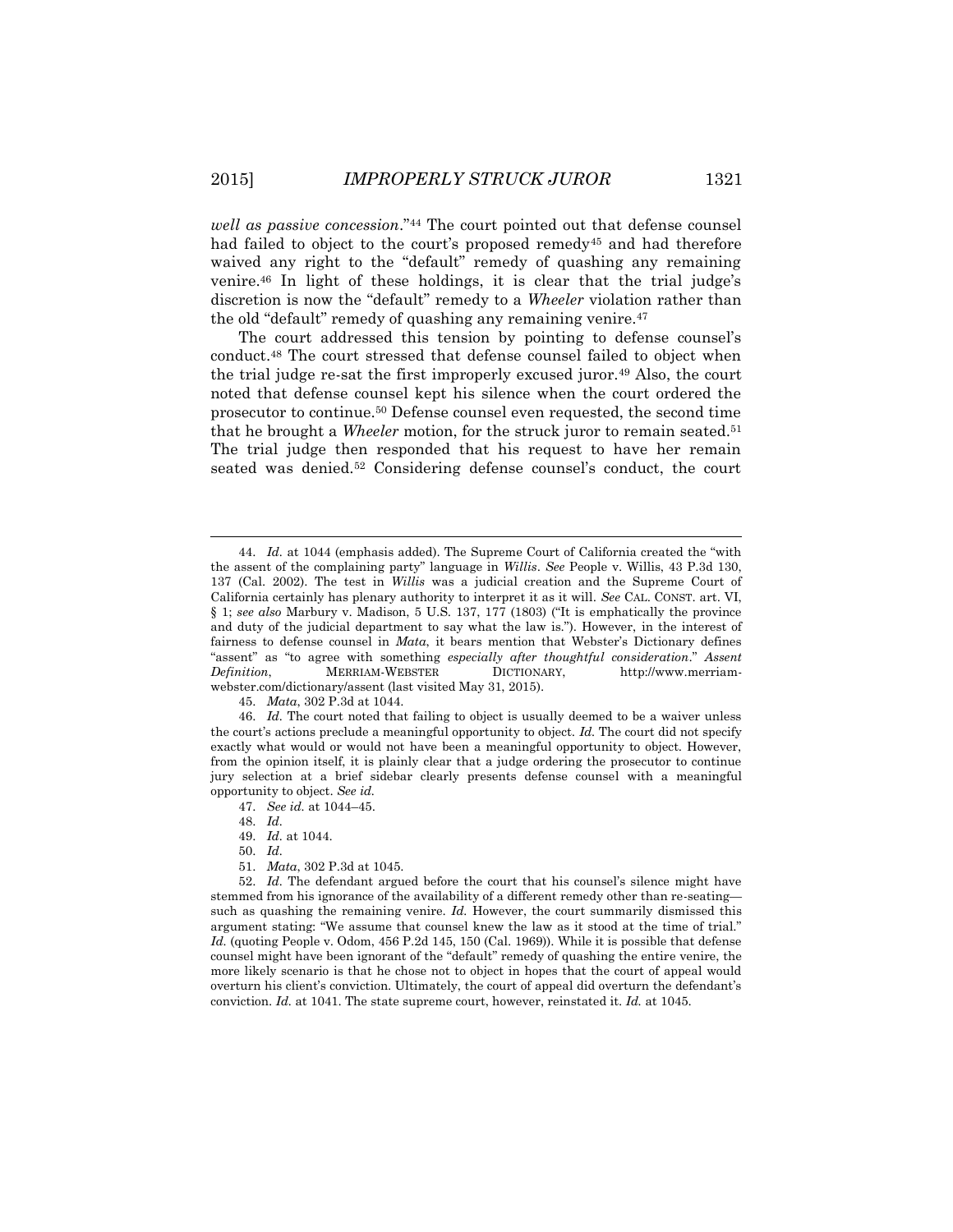held that counsel had consented to the trial court's discretionary remedy by failing to object.<sup>53</sup>

# *B. Justice Baxter's Concurring Opinion*

Justice Baxter agreed entirely with the majority,<sup>54</sup> but wrote separately to express his view that a party should not have the right to quash any remaining venire after any type of *Wheeler* violation.<sup>55</sup> Though he would not have done away with *Wheeler*'s default remedy of quashing any remaining venire in some circumstances, Justice Baxter reasoned that the defendant should have had no right at all in the *Mata* case to demand such a remedy.<sup>56</sup> Justice Baxter argued that the default *Wheeler*  remedy "[a]pplied rigidly to the single-excusal situation . . . risks wasting judicial resources, squandering the jury pool, and contributing to the potential for delay and game-playing that, in *Willis*, prompted [the Supreme Court of California] to modify *Wheeler*'s absolute insistence on this extreme remedy."<sup>57</sup>

<sup>53.</sup> *Id.*

<sup>54.</sup> *Id.* (Baxter, J., concurring).

<sup>55.</sup> *Id.* at 1046. The *Mata* decision came before the court after only one prospective juror had been improperly struck. *Id.* Justice Baxter pointed out that quashing any remaining venire after only one quickly remedied improper strike serves only to delay the proceedings. *Id.* at 1046–47.

<sup>56.</sup> *Id.* at 1047. As previously explained, the *Mata* decision only involved one improperly struck juror. *Id.* at 1046. Justice Baxter did admit that there might still be some circumstances where quashing any remaining venire is the only appropriate remedy. *Id.* For example, if a party makes a *Wheeler* motion after a pattern of discriminatory conduct and there is no way to re-seat the improperly struck jurors, then the court could only remedy the discrimination by quashing the venire and bringing in a new panel of prospective jurors. *Id.* Short of these circumstances though, Justice Baxter would trust the discretion of the trial court to remedy any racial discrimination. *Id.* This pronouncement arguably goes too far because defense counsel brought his first *Wheeler* motion and stated: "[T]his is the second African-American within the last few challenges [the prosecution] has tried to take off." *See id.* at 1044 (majority opinion) (alteration in original). Ultimately, the court re-sat the second African-American juror, but no mention of the first African-American juror appears in the opinion. *Id.*

<sup>57.</sup> *Mata*, 302 P.3d at 1047 (Baxter, J., concurring). Justice Baxter raised a valid point that strict application of *Wheeler*'s default remedy would lead to more game-playing and would serve to delay the proceedings. However, the approach advocated by Justice Baxter—removing the defendant's right to quash any remaining venire after one improperly struck juror—goes too far. In *Mata*, defense counsel objected after the prosecution struck the second African-American juror. The court found that the second juror had been improperly struck which, at the very least, raises the possibility that the first African-American juror was improperly struck. *See id.* at 1044 (majority opinion). If that was the case, then racial discrimination had already set into the proceedings and *Wheeler*'s default remedy of quashing any remaining venire should be applied.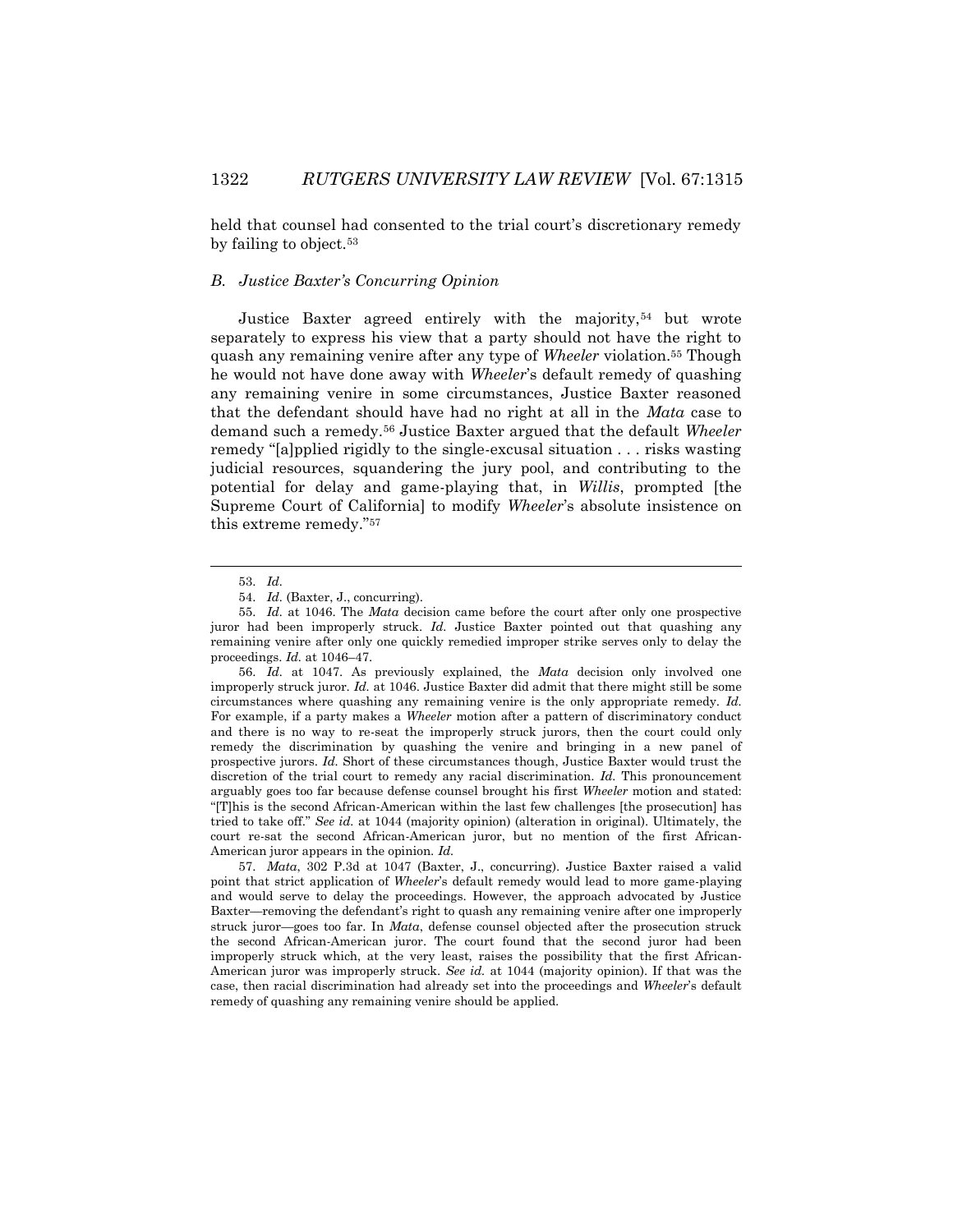#### *C. Justice Werdegar's Concurring Opinion*

Justice Werdegar concurred in the disposition of the case,<sup>58</sup> but wrote separately to express her disagreement with the majority's reasoning.<sup>59</sup> Specifically, she disagreed with the waiver and consent reasoning of the majority.<sup>60</sup> She stated that what the majority called "waiver" more closely resembled "forfeiture"<sup>61</sup> of the default *Wheeler* remedy during voir dire.<sup>62</sup> Justice Werdegar continued to question the majority's reasoning by attacking the grounds for its holding with respect to waiver.<sup>63</sup>

The first case that Justice Werdegar's concurrence addressed was *Barsamyan v. Appellate Division of the Superior Court*. <sup>64</sup> In that case, counsel, who represented two unrelated defendants, impliedly waived one defendant's right to a speedy trial because he could not represent them both in the same trial.<sup>65</sup> The opinion next addressed *People v. Gutierrez*, where the defendant waived his right to be present at his trial by refusing to exit his jail cell.<sup>66</sup> Finally, it addressed *People v. Toro*, where the defendant urged that the court erred by instructing the jury with

 $\overline{a}$ 

<sup>58.</sup> *Id.* at 1050 (Werdegar, J., concurring). Justice Werdegar assumed that, because the defendant did have some remedy after the *Batson*/*Wheeler* violation, the jury eventually selected was fair and impartial. *Id.* Justice Werdegar's hands were arguably tied given that the Supreme Court of California had already approved such a remedy, and given that article VI, section 13 of the California Constitution provides that "[n]o judgment shall be set aside . . . unless, after an examination of the entire cause . . . the court shall be of the opinion that the error complained of has resulted in a miscarriage of justice." *Id.* (quoting CAL. CONST. art. VI, § 13).

<sup>59.</sup> *Id.* at 1047.

<sup>60.</sup> *Id.* at 1049.

<sup>61.</sup> Justice Werdegar cited to *United States v. Olano* for the competing definitions of waiver and forfeiture. *Id.* (citing United States v. Olano, 507 U.S. 725, 733 (1993)). "Waiver," she wrote, is an "express relinquishment . . . of a known right or privilege." *Id.* Forfeiture, on the other hand, occurs when someone "fail[s] to make [a] timely assertion of a right." *Id.* (quoting *Olano*, 507 U.S. at 733). She correctly observed that the circumstances surrounding the "implied consent" that the majority identified seem more like forfeiture than waiver. *Id.* However, she failed to account for the majority's response that counsel is presumed to know the law as it stands and, where counsel fails to object, counsel is presumed to know what he or she is relinquishing.

<sup>62.</sup> *Id.* She did not address the argument, advanced by the defendant, that the right to an impartial jury is so fundamental that it can only be waived by the accused. Instead, she stated that the choice to proceed with the jury as constituted or elect to quash any remaining venire is a strategic decision, which is properly in the hands of counsel. *See id.*

<sup>63.</sup> *Mata*, 302 P.3d at 1049 (Werdegar, J., concurring).

<sup>64.</sup> 189 P.3d 271 (Cal. 2008).

<sup>65.</sup> *See Mata*, 302 P.3d at 1049 (Werdegar, J., concurring). Though counsel in that case did not expressly waive the right to a speedy trial, his actions—consenting to sending one defendant out of the courtroom while the other was tried—clearly waived the right. *Id.*

<sup>66.</sup> 63 P.3d 1000, 1001 (Cal. 2003).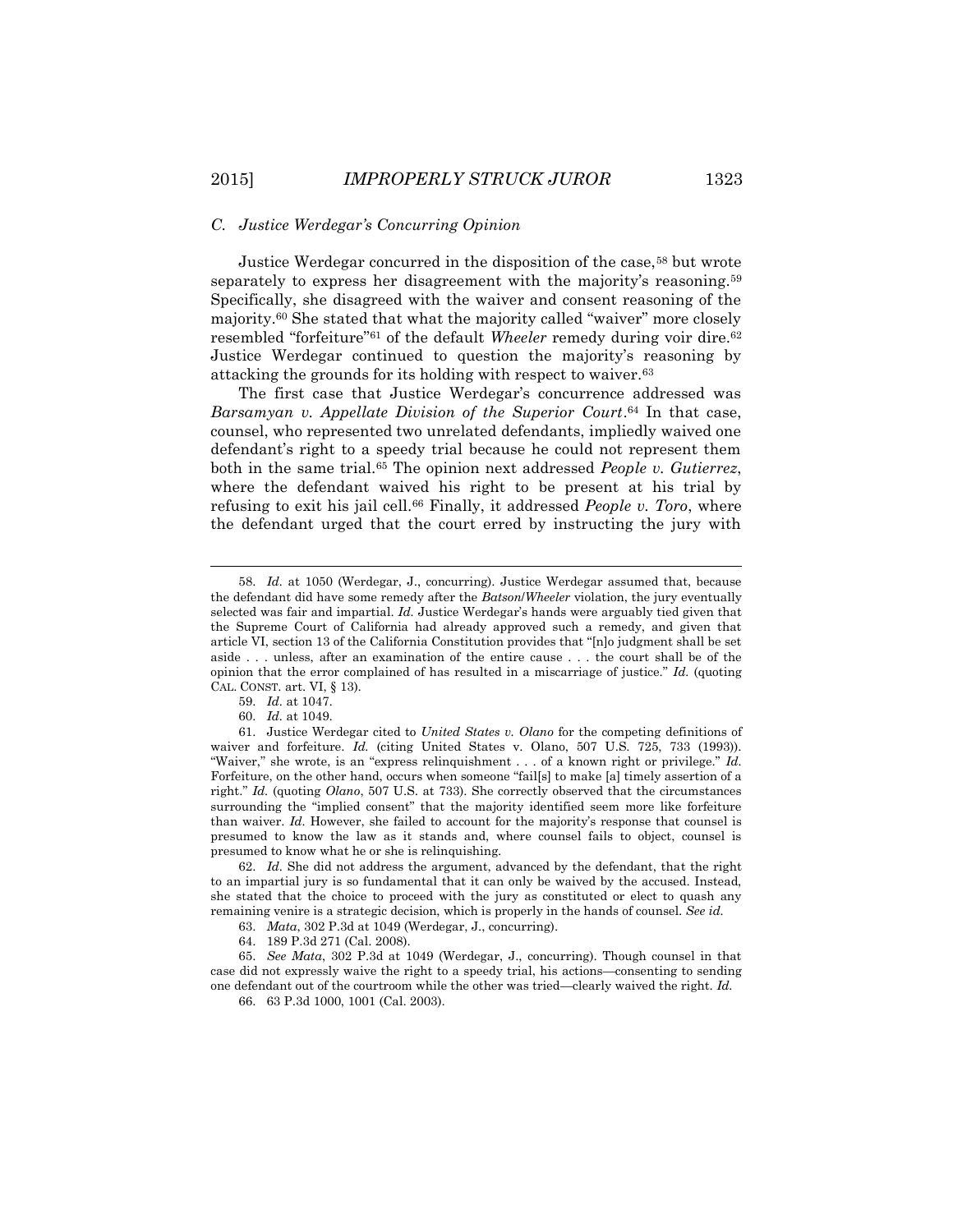respect to lesser crimes than what he was accused of committing.<sup>67</sup> The trial transcript of the *Toro* case showed that the trial court advised defense counsel on how it was going to instruct the jury and invited defense counsel to object to any instruction.<sup>68</sup>

To Justice Werdegar, the above cases, while not constituting express waiver in its strictest sense, at least presented clear affirmative choices made by either the defendant or his counsel.<sup>69</sup> Counsel knowingly sent a defendant out of the courtroom in one case; in another, the defendant, knowing that his trial was about to happen, refused to leave his cell; and, in the final case, counsel did not object when prompted by the court.<sup>70</sup> The circumstances of counsel's waiver in *Mata* did not suggest that he was relinquishing a known right. Instead, the circumstances suggested that he was merely complying with the court's order to continue with jury selection while being unaware of the potential consequences.<sup>71</sup> Justice Werdegar explained that she joined the court's opinion in *Willis*<sup>72</sup> because of the need for a discretionary alternative remedy other than the one that *Wheeler* provides by default.<sup>73</sup> However, she saw nothing in the facts of *Mata* to warrant limiting *Wheeler* further than it already has been.<sup>74</sup>

## *D. Justice Liu's Concurring Opinion*

In a one-paragraph opinion, Justice Liu correctly navigates the proper application of *Wheeler* to the facts of *Mata*. <sup>75</sup> He agreed with the concerns regarding weakening the *Wheeler* remedy that were raised by Justice Werdegar.<sup>76</sup> And, he concurred fully with the majority in ruling that counsel had waived his right to the default *Wheeler* remedy by not

 $\overline{a}$ 

74. *Id.*

<sup>67.</sup> 766 P.2d 577, 578 (Cal. 1989).

<sup>68.</sup> *See Mata*, 302 P.3d at 1049 (Werdegar, J., concurring).

<sup>69.</sup> *Id.* 70. *Id.*

<sup>71.</sup> *See id.* The potential consequences of his actions were probably unknown to counsel at the time. However, as the case makes clear, the consequence for such silence is now waiver of the defendant's rights under *Wheeler*. *Id.* at 1044 (majority opinion).

<sup>72.</sup> People v. Willis, 43 P.3d 130 (Cal. 2002). In *Willis*, the court created a discretionary alternative to the default *Wheeler* remedy. *Id.*

<sup>73.</sup> *Mata*, 302 P.3d at 1050 (Werdegar, J., concurring).

<sup>75.</sup> *See id.* at 1050–51 (Liu, J., concurring).

<sup>76.</sup> *Id.* at 1051. He stressed the importance of the lurking default *Wheeler* remedy, which gives incentive to lawyers to "affirmatively examine and avoid the possible influence of conscious or unconscious bias." *Id.* Though he referred to quashing any remaining venire as the "default" remedy, this seems, under the majority's holding, not to be the case anymore in California. Under the standard articulated in *Mata*, it is only the *possibility* of a *Wheeler*-type remedy that lawyers need to consider during jury selection.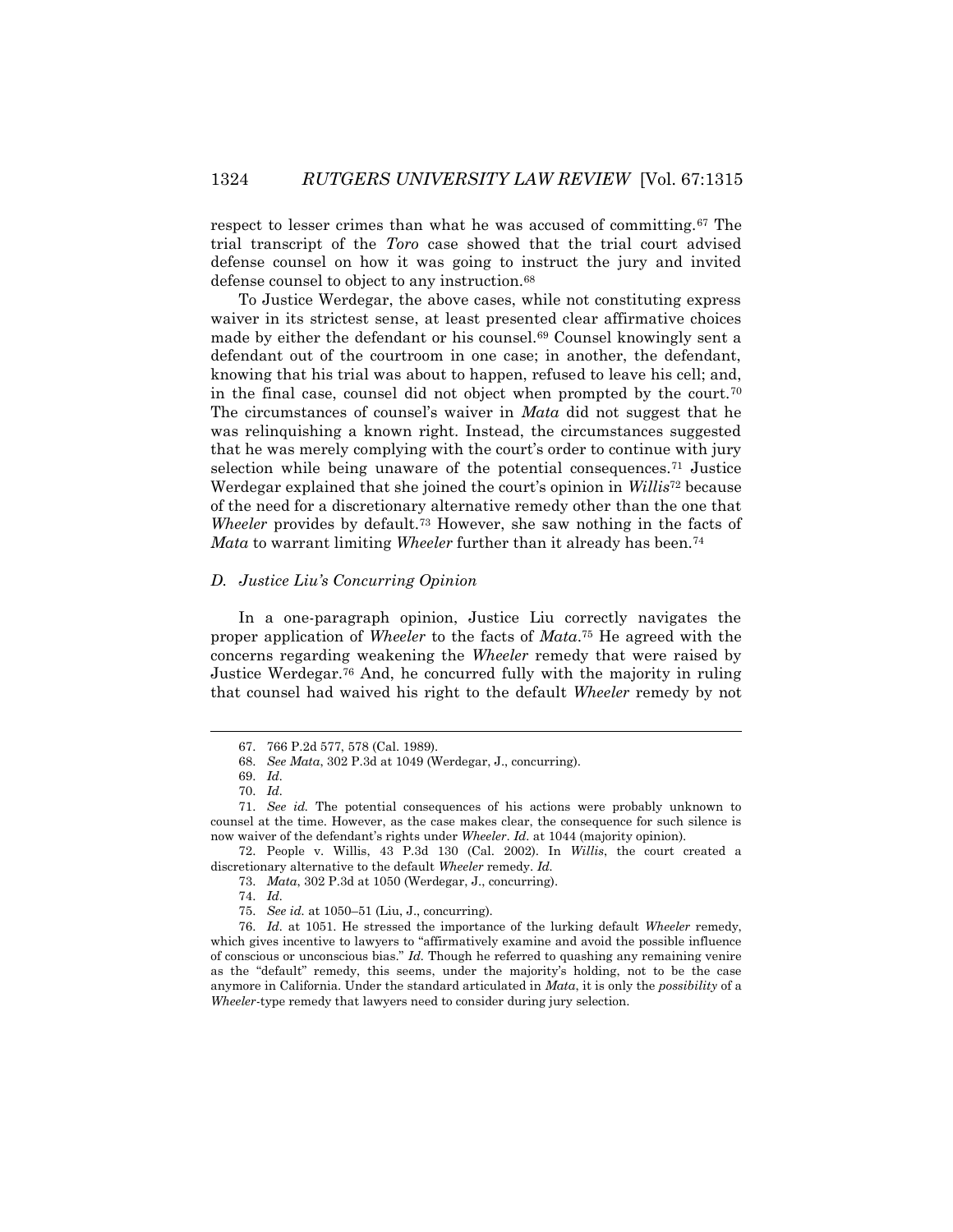objecting to the trial court's exercise of its discretion.<sup>77</sup> Under different facts, Justice Liu stated that he might reach a different result but he saw no persuasive reason not to concur with the majority.<sup>78</sup>

#### V. AUTHOR'S ANALYSIS

This section will discuss both the soundness of the court's reasoning and the probable implications of its *Mata* ruling. The soundness of the court's reasoning can be attacked on two bases. The first is the new nature of the default remedy for racial discrimination during jury selection in California. The second is the court's definition of "assent" as the term was used in *Willis*. The standard applied in *Mata* is not the same as applied in *Willis* despite the court's effort to couch its new standard in the language of the old one. The next subsection will discuss the probable implications of this ruling. Ultimately, this Comment will argue that the ruling will erode a criminal defendant's right to a jury made up of a representative cross-section of the community by removing the remedies available to the defendant.

## *A. California's New "Default" Remedy*

Under *Wheeler*, when a jury had been partially or totally stripped of members of a cognizable group, the court had to dismiss the jurors already selected and quash any remaining venire.<sup>79</sup> Though a harsh remedy,<sup>80</sup> it was nonetheless an effective one. As suggested by Justice Liu

<sup>77.</sup> *Id.* He stressed that the circumstances might be very different had the trial court failed to give defense counsel a meaningful opportunity to object or re-sat the improperly struck juror over counsel's objection. *Id.* This argument assumes that defense counsel did, in fact, have a meaningful opportunity to object during jury selection.

<sup>78.</sup> *Id.*

<sup>79.</sup> *See* People v. Wheeler, 583 P.2d 748, 765 (Cal. 1978). The express language of *Wheeler* implied that the court had no discretion in the matter. On the contrary, under *Wheeler*, where the court finds that one party has been exercising peremptory challenges against one group, on the basis of group bias alone, the court "*must* quash any remaining venire." *Id.* (emphasis added).

<sup>80.</sup> Many judges and commentators have advocated a stronger approach. For instance, in his concurrence, Justice Marshall argued that the only surefire way to get rid of discrimination on the basis of race during jury selection was to get rid of the peremptory strike altogether. Batson v. Kentucky, 476 U.S. 79, 103 (1986) (Marshall, J., concurring). Justice Marshall has not been alone. *See, e.g.*, State v. Saintcalle, 309 P.3d 326, 350 (Wash. 2013) (en banc) (Gonzalez, J., concurring); *see also* Raymond J. Broderick, *Why the Peremptory Challenge Should Be Abolished*, 65 TEMP. L. REV. 369 (1992); Morris B. Hoffman, *Peremptory Challenges Should Be Abolished: A Trial Judge's Perspective*, 64 U. CHI. L. REV. 809 (1997); Nancy S. Marder, *Beyond Gender: Peremptory Challenges and the Roles of the Jury*, 73 TEX. L. REV. 1041 (1995).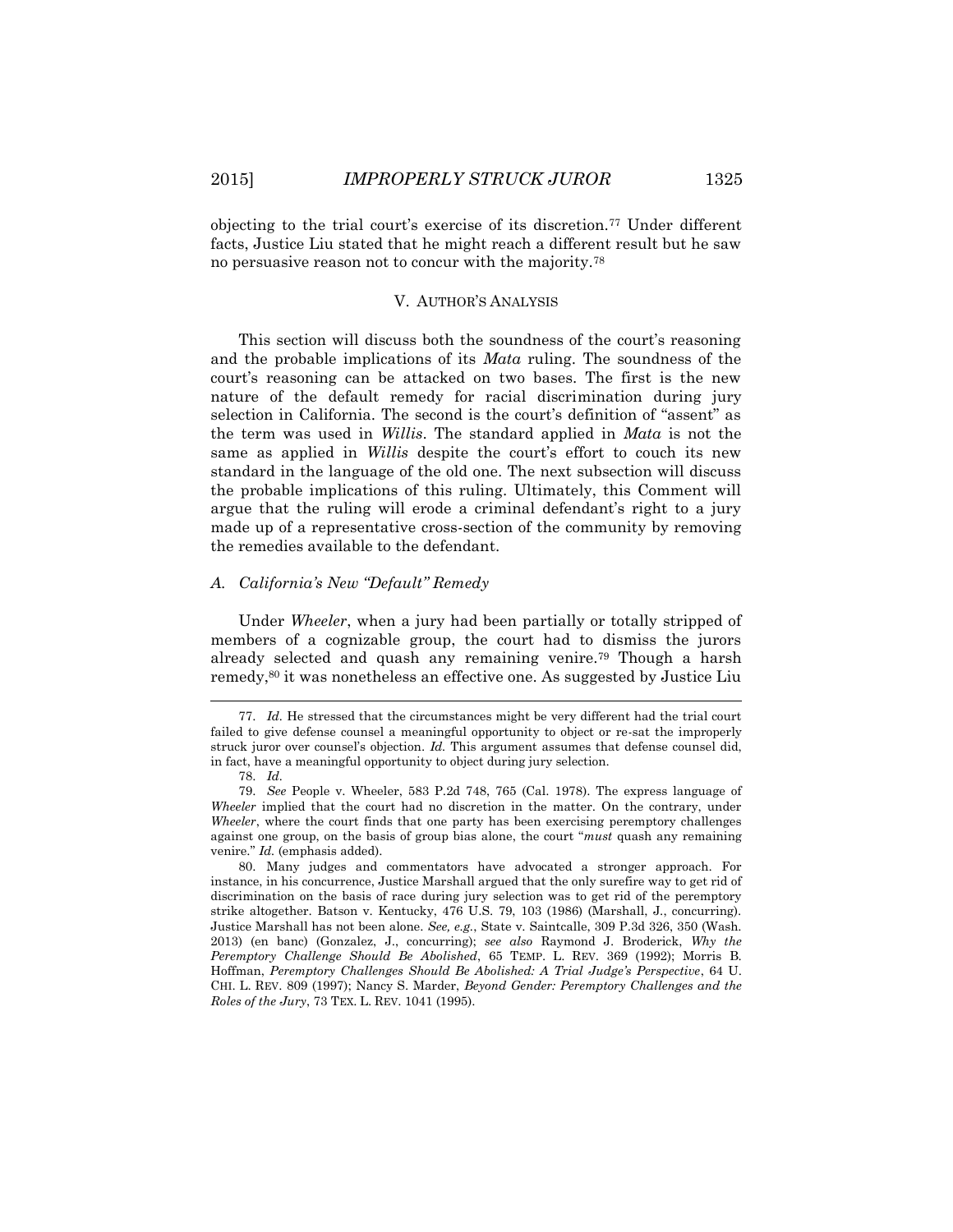in his concurrence, the lurking possibility of the default *Wheeler* remedy appropriately charged litigants to consider both their conscious and unconscious bias when exercising peremptory challenges.<sup>81</sup>

Due to the potential for abuse<sup>82</sup> by the strict application of the *Wheeler* remedy, the court added a discretionary alternative that, after *Mata*, is now California's new default remedy.<sup>83</sup> The discretionary alternative was first adopted by the Supreme Court of California in *People v. Willis*, and its application in *Mata* calls into question whether a criminal defendant still has a right to demand *Wheeler*'s default remedy of quashing any remaining venire after a *Batson*/*Wheeler* violation.

After *Mata*, the new norm in California is reseating an improperly struck juror rather than quashing any remaining venire<sup>84</sup> after a *Wheeler* violation.<sup>85</sup> This presents two problems. First, as was the case in *Mata*,

 $\overline{a}$ 

84. Reseating an improperly struck juror does cause some problems with respect to juror bias. If the juror knows that he or she was struck merely because of their membership in some identifiable group, then the improperly struck juror is highly likely to be biased against the offending party. This bias, though wrongfully caused by the offending party, should render the improperly struck juror unfit to serve on the jury for the trial from which he or she was excused.

85. It should be noted that the *Batson* procedures as applied by courts involve determinations about counsel's subjective intent. The lawyer exercising a peremptory challenge may do so on the basis of nothing more than a gut feeling. Where the struck juror is a member of a cognizable group, however, the lawyer's discretion is impeded. In California, after a party brings a *Wheeler* motion, the court must rule as to whether there is a race-neutral explanation for the challenge or not. In so doing, the court runs the risk of substituting its own unconscious bias for counsel's conscious or unconscious bias. *See generally* Antony Page, Batson*'s Blind-Spot: Unconscious Stereotyping and the Peremptory Challenge*, 85 B.U. L. REV. 155 (2005). This problem also occurred in *Mata*. The court simply

<sup>81.</sup> Though curbing racial discrimination during jury selection is an important goal, some commentators contend that limiting a litigant's peremptory strike options forecasts the end of the peremptory strike altogether. *See* William C. Waller, *The Beginning of the End of Peremptory Challenges:* Georgia v. McCollum*, 112 S. Ct. 2348 (1992)*, 16 HARV. J.L. & PUB. POL'Y 287, 292–93 (1993).

<sup>82.</sup> *See supra* notes 28–34 and accompanying text.

<sup>83.</sup> Due to the Supreme Court's abstention in *Batson v. Kentucky*, the states have applied different remedies in the case of a *Batson* violation. *Batson* specifically identified two remedies: reseating the improperly struck juror and quashing any remaining venire. Batson v. Kentucky, 476 U.S. 79, 99 n.24 (1986). Some state appellate and supreme courts give trial courts discretion in choosing one of the specifically enumerated *Batson* remedies. *See, e.g.*, Ezell v. State, 909 P.2d 68, 72 (Okla. Crim. App. 1995) (holding that the choice of reseating an improperly struck juror or quashing any remaining venire is left to the discretion of the trial court). Some courts have held that reseating is the proper remedy. *See, e.g.*, State v. Grim, 854 S.W.2d 403, 416 (Mo. 1993) (en banc). States that have constitutions with a fair cross-section requirement for juries generally require quashing the venire. *See, e.g.*, State v. Gilmore, 511 A.2d 1150, 1157 (N.J. 1986) (adopting the strict *Wheeler* rule as a matter of New Jersey constitutional law). Other courts have adopted other alternatives such as forfeiture of peremptory strikes in the case of a *Batson* violation. *See, e.g.*, People v. Luciano, 890 N.E.2d 214, 216–19 (N.Y. 2008).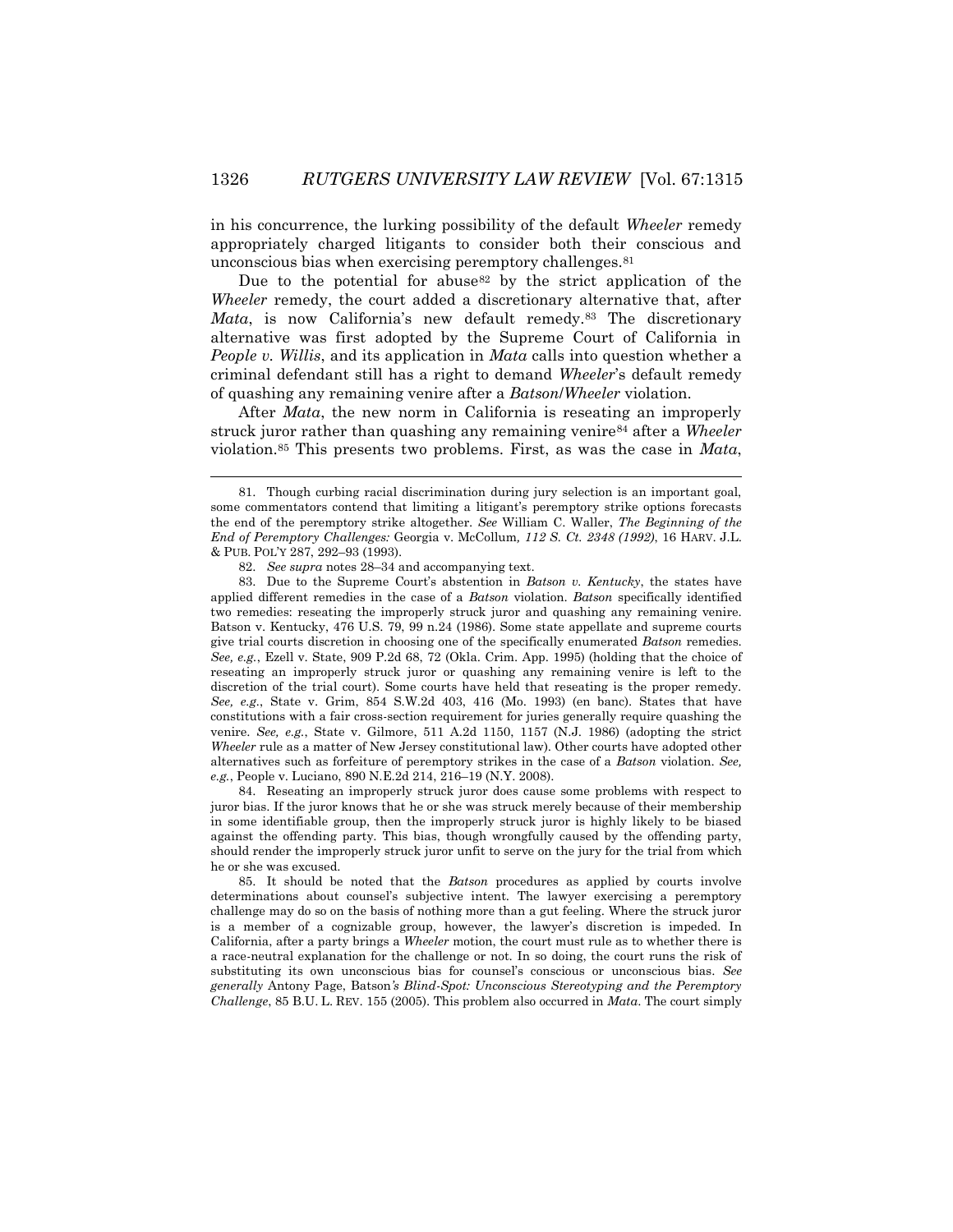defense counsel may object after seeing multiple—in *Mata* it was two African-American jurors in the last few challenges exercised by the prosecution—prospective jurors of the same race struck. Where the circumstances are such, the court can reseat the most recently challenged juror, but would be unable to reseat the first challenged juror—assuming that both the first and second jurors were not struck for race-neutral reasons. The second problem is that of deterrence.<sup>86</sup> As Justice Liu explained, the default *Wheeler* remedy compels counsel to examine the justification for his or her strike to ensure that they are not violating the California Constitution. Changing the default remedy from quashing the remaining venire to reseating makes an improper peremptory challenge a less risky endeavor. The prosecution would be free to exercise peremptory strikes for hidden and forbidden reasons and then would only be punished by replacing some of the improperly struck jurors.

### *B. The New Definition of Assent*

l

The court in *Mata* held that waiver could constitute "assent" as the term was used in *Willis*. <sup>87</sup> The court explained, "'[a]ssent,' the term [the Supreme Court of California] used in *Willis*, encompasses positive agreement as well as passive concession."<sup>88</sup> While this explanation will provide guidance going forward, neither defense counsel, nor the California Court of Appeal defined assent in such a way. Under *Mata*, assent is merely failing to object when given apparent opportunity<sup>89</sup> to

87. In statutory construction, words are given their common parlance. However, as the new definition of "assent" from *Mata* makes clear, in judicial opinions, words are given the meaning most convenient to the court. *See supra* note 44 and accompanying text.

89. After the prosecutor exercised a peremptory strike on an African-American juror, defense counsel asked for a sidebar. *Id.* The court ordered the juror to remain in her seat while the lawyers and the court conducted a sidebar. *Id.* During the sidebar, defense counsel brought his first, successful, *Wheeler* motion. *Id.* The court, after ruling on the

substituted its own views about the prospective jurors' demeanor when the defense brought each *Wheeler* motion. The trial court ultimately granted one and denied another. *See supra* notes 19–23 and accompanying text.

<sup>86.</sup> *See, e.g.*, Lonnie T. Brown, Jr., *Racial Discrimination in Jury Selection: Professional Misconduct, Not Legitimate Advocacy*, 22 REV. LITIG. 209, 315–17 (2003) (stating that the peremptory challenge is the last vestige of legal discrimination and arguing that the punishments currently imposed, including quashing any remaining venire, do not sufficiently deter lawyers from this practice); *see also* Robin Charlow, *Tolerating Deception and Discrimination After* Batson, 50 STAN. L. REV. 9, 49–62 (1997) (arguing that, though there are serious ethical problems with a court finding a *Batson* violation after a lawyer provides a race-neutral explanation to the court, courts should err on the side of granting *Batson* motions in order to be more certain of rooting out discriminatory practices during jury selection).

<sup>88.</sup> People v. Mata, 302 P.3d 1039, 1044 (Cal. 2013).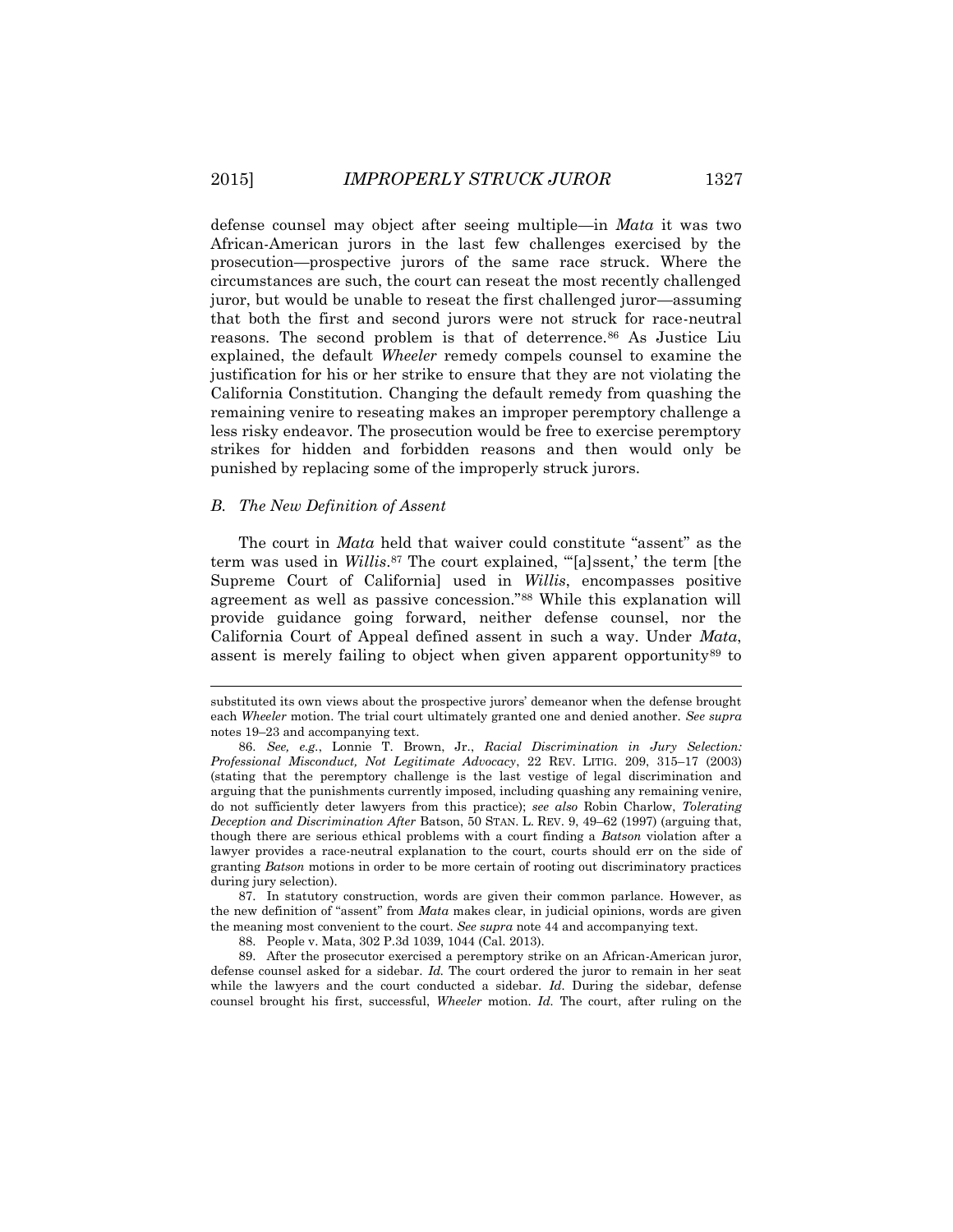object.<sup>90</sup> Despite this strained definition, the underlying goal of the court appears to, under these facts,  $91$  preserve the individual juror's right to serve over the defendant's right to a jury of his choosing.<sup>92</sup>

# *C. Implications of the Ruling*

 $\overline{a}$ 

The implications of this ruling are twofold. First, it signals to trial judges around the state that the defendant's state constitutional rights<sup>93</sup> are weakening. A fair reading of the case instructs judges to accommodate, where possible, improperly stricken jurors through reseating rather than ensure that the defendant gets a fair trial through quashing any remaining venire.<sup>94</sup> The second signal is to the bar. The

91. Justice Liu noted that the court would be dealing with a much different case if the court had ordered that the juror be reseated over counsel's objection or without giving counsel a meaningful opportunity to object. *See supra* notes 78–79 and accompanying text.

92. The court, though not mentioning it explicitly, appeared to be balancing the defendant's right to a jury representing a fair cross-section of the community with the improperly struck juror's Fourteenth Amendment right under the United States Constitution not to be discriminated against during jury selection. *See* Mazzone, *supra* note 2, at 1620.

93. Specifically, a defendant's right to a jury representing a fair cross-section of the community. *See* CAL. CONST. art. I § 16.

94. This policy reflects the tension between the juror's rights and the rights of the criminal defendant. The defendant is entitled to a jury composed of a representative crosssection of the community. *See id.* The juror, on the other hand, is entitled to the opportunity to serve on a jury, race notwithstanding. *See* Mazzone, *supra* note 2, at 1620. Where, as in *Mata*, courts can choose between vindicating the juror (through reseating) and purging the jury of any discriminatory action (through quashing the remaining venire), courts should err on the side of protecting the criminal defendant. As explained, defense counsel in *Mata* did not bring his first *Wheeler* motion until after the prosecution had struck two African-American jurors within the last few strikes. This, at the very least, raises a plausible inference that both were struck for non-race-neutral reasons, which would make quashing the venire the appropriate remedy. Though this fails to vindicate the jurors' rights, it would adequately protect the criminal defendant who has more to lose—his very liberty—than does the improperly struck juror—losing out on jury service.

motion, ordered the juror to remain seated and informed the prosecutor that if he wanted to exercise another peremptory strike he could do so. *Id.* It bears mentioning that defense counsel did not speak after initially bringing the *Wheeler* motion. After that, only the court and the prosecutor spoke. *See id.* The court called this interaction "a meaningful opportunity to object." *Id.* at 1045. This logic seems somewhat strained, as the court did not ask defense counsel anything about what remedy he would like. The court's holding on the issue of "assent" therefore instructs lawyers around the state to object to any exercise of the court's discretion in crafting a *Wheeler* remedy at the earliest possible moment, unless counsel wants to consent, or risk losing it altogether.

<sup>90.</sup> As earlier explained, though the court called failing to object waiving the default remedy of quashing any remaining venire, the circumstances presented by the *Mata* case seem much closer to a forfeiture than waiver. *See supra* notes 58–73 and accompanying text.